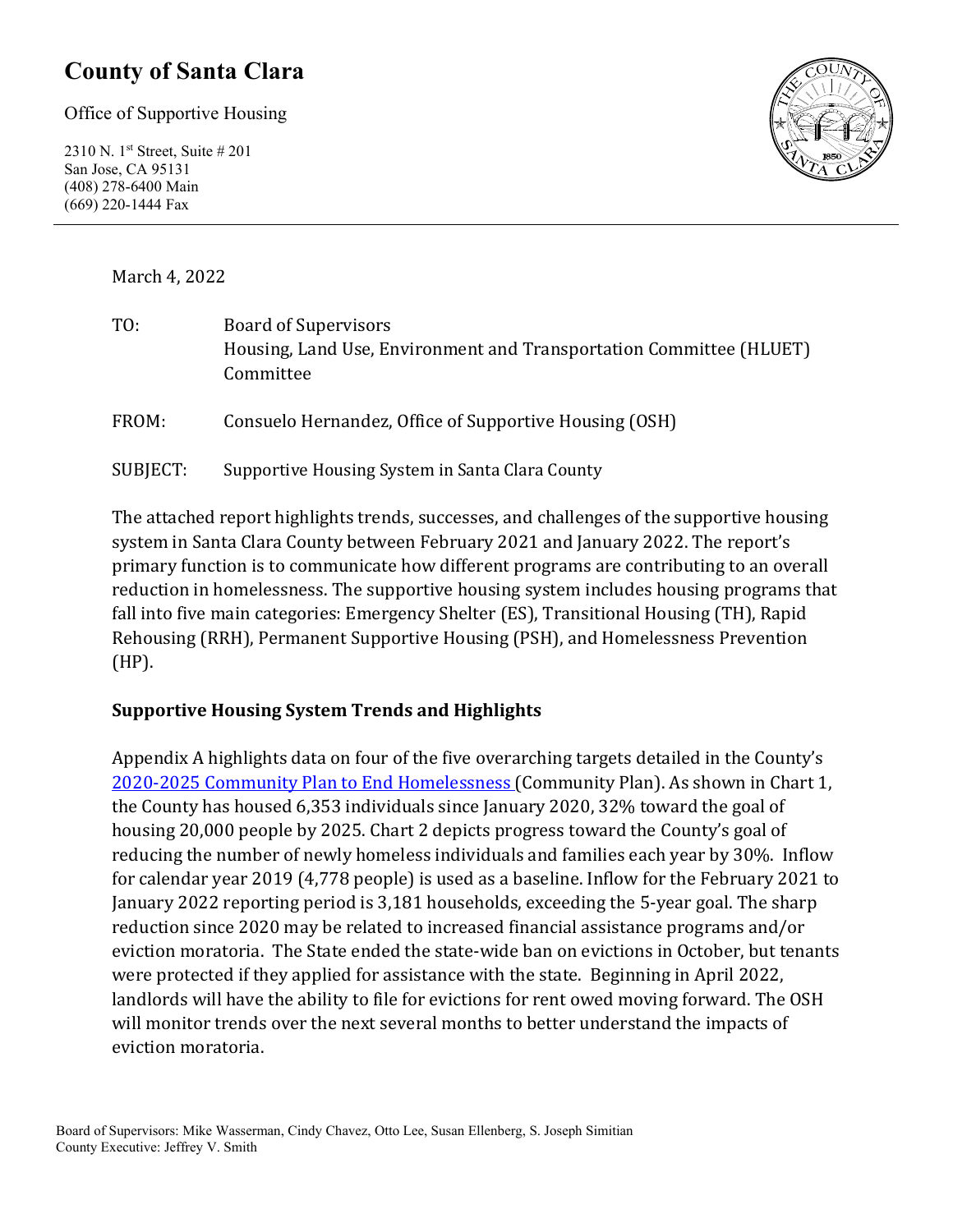Appendix B provides program capacity and utilization for the five program categories outlined above plus the Safe Parking (SP) initiative and the Cold Weather Shelters (CWS). While capacity across programs has remained relatively stable over the past year, there are 1,138 housing units in construction or approved by the Board and in the pipeline. As these units are completed and approved for occupancy, PSH and RRH capacity will increase significantly. As depicted in the Program Utilization chart at the bottom right, HP (98%) and PSH (93%) have the highest utilization for the reporting period.

Appendix C illustrates key system performance measures, benchmarks for which are determined in coordination with community partners on an annual basis. A couple of highlights for the reporting period are provided below.

- Chart 2 provides data on exits to permanent housing destinations by housing type and period. Seventy-nine percent (79%) of households exiting RRH programs exited to for the current reporting period, exceeding the 75% benchmark. Thirty-four percent (34%) of households exiting ES programs moved on to permanent housing, exceeding the County's 30% performance goal.
- Chart 3 provides data on the percentage of people in Permanent Housing Programs (excluding RRH) retaining their housing in the reporting year. This represents primarily PSH programs. Across the County, this number has remained near or above the benchmark of 95% for several years and the housing retention rate was 94.7% for the current reporting period.
- Chart 4 provides data on returns to homelessness after exiting a program to a permanent housing destination. Data for 2021 shows decreases in returns at 6 month, 1-year, and 2-year timeframes when compared to previous years. Returns to homeless 2-years after exiting a program to a permanent housing destination have decreased 3% from 2020 to 2021.

Appendix D presents data on housing placements and inflow by project type and month. The upper chart indicates the number of households that moved to permanent housing (housing placements), compared to the number of households completing their first assessment (inflow). The inflow is stratified by level of housing intervention – minimal, RRH, or PSH. The lower chart breaks down the housing placements by the type of project from which the household was receiving assistance. While the need remains high with over 200 households becoming homeless for the first time each month, the decreasing gap between the number of housing placements and inflow each month is a positive sign in the effort to decrease the total number of individuals experiencing homelessness. As more housing developments are completed and additional emergency housing vouchers utilized, the OSH expects the placements into permanent housing to increase in the coming months.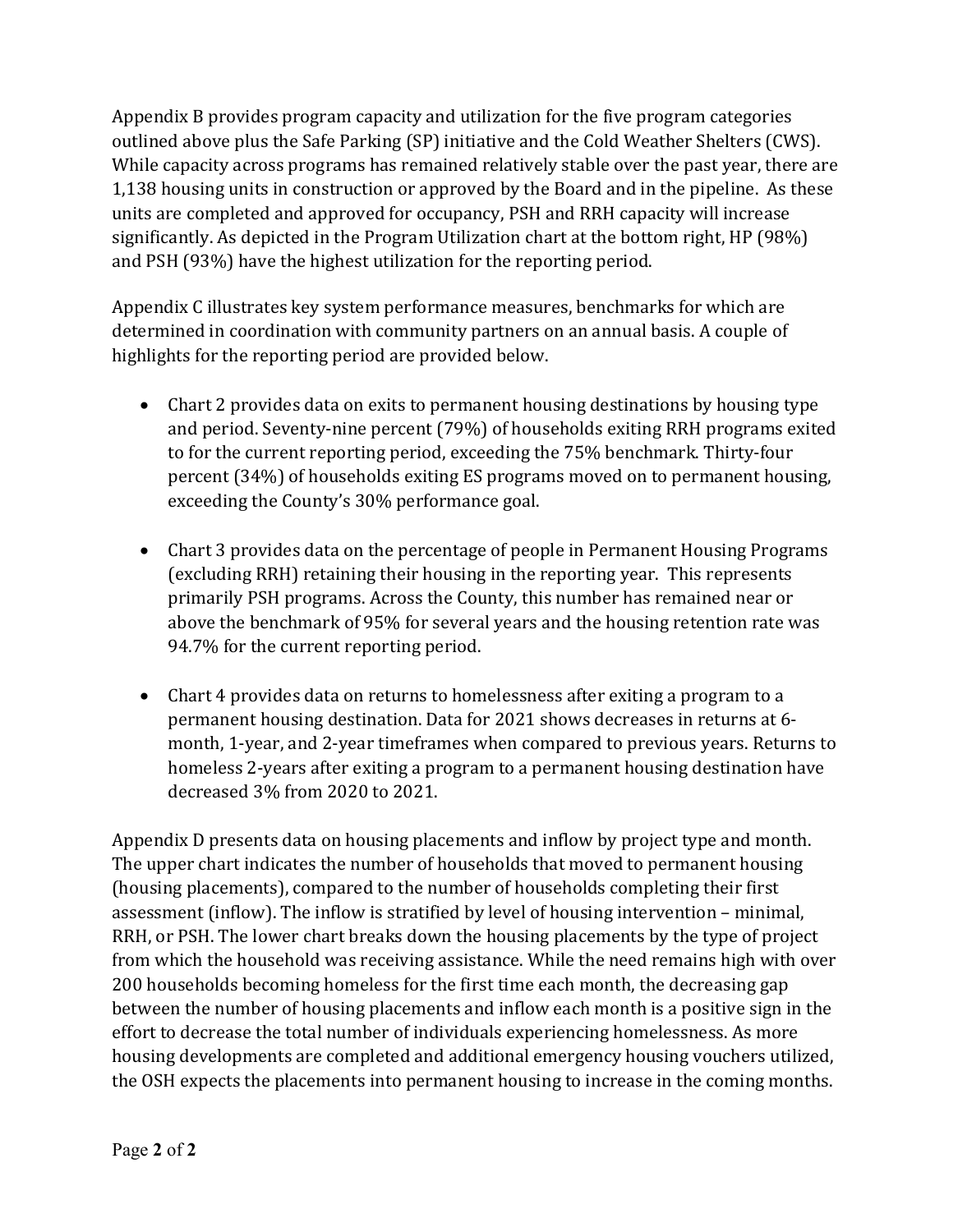

Office of Supportive Housing

**Santa Clara County Continuum of Care** 

Supportive Housing System Dashboard

> February 1, 2021 – January 31, 2022

#### **The 2020-2025 Community Plan to End Homelessness**

The county-wide plan is our roadmap for ending homelessness in Santa Clara County. The 2020-2025 plan sets aggressive targets designed to reverse the current growth in homelessness and bring us one step closer to our collective goal of eliminating homelessness in our community. Appendix A will highlight specific goals related to this plan.

# Appendix A: Community Plan Goals

**6,353 20,000 Goal: Housing 20,000 People by 2025** 32% to goal Housing Placements from Jan 2020 1

**13,647**

#### **Goal: Achieve a 30% Reduction in Annual Inflow of People Becoming Homeless**

(Inflow = Number of Households Completing Their First Assessment)





## Appendix B: Capacity and Utilization as of 1/31/2022



• Utilization: PSH, RRH are point-in-time utilization on January 31, 2022. TH and ES data reflects utilization for the month of January, and SP and HP utilization are based on the last 12 months

• Program utilization is based on households enrolled in programs that are tracked in HMIS.

• PSH programs that are not tracked in the Homeless Management Information System (HMIS) include HUD Veterans Affairs Supportive Housing (VASH), consisting of 1,222 units, and other programs which comprise 53 units. PSH capacity includes 40 units which are Permanent Housing with services (no disability required).

• For Safe Parking programs, one parking space is the equivalent of one unit of capacity with an estimated 2.5 individuals per vehicle.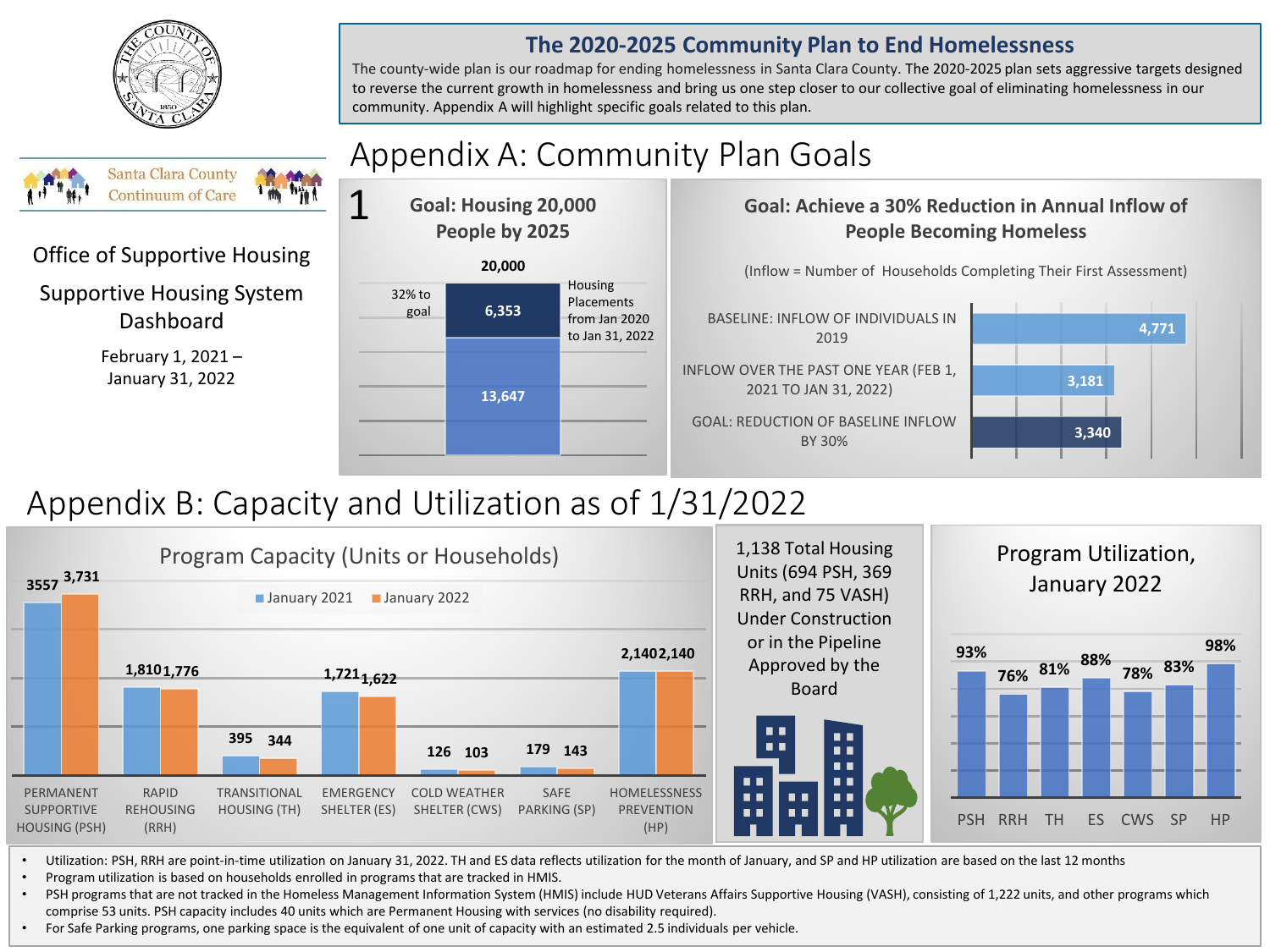### Appendix C: System Performance Measures



- *Enrollments into ES, SH, TH, or PH Programs*
- *System Entries: People Experiencing Homelessness for the First Time\**
- \* "First Time" per HUD = no enrollments in ES, SH, TH or PH in the previous 24 months



3

1

### **Permanent Housing Retention**

*Percentage of People in Permanent Housing Programs (excluding Rapid Rehousing) Retaining Housing during the Reporting Year (Benchmark = 95%)*





### **Returns to Homelessness**

4

*After exiting to Permanent Housing Destinations, the Percentage of People who Return to Homelessness (N = Exits to PH between 2/2019 to 1/2020)*